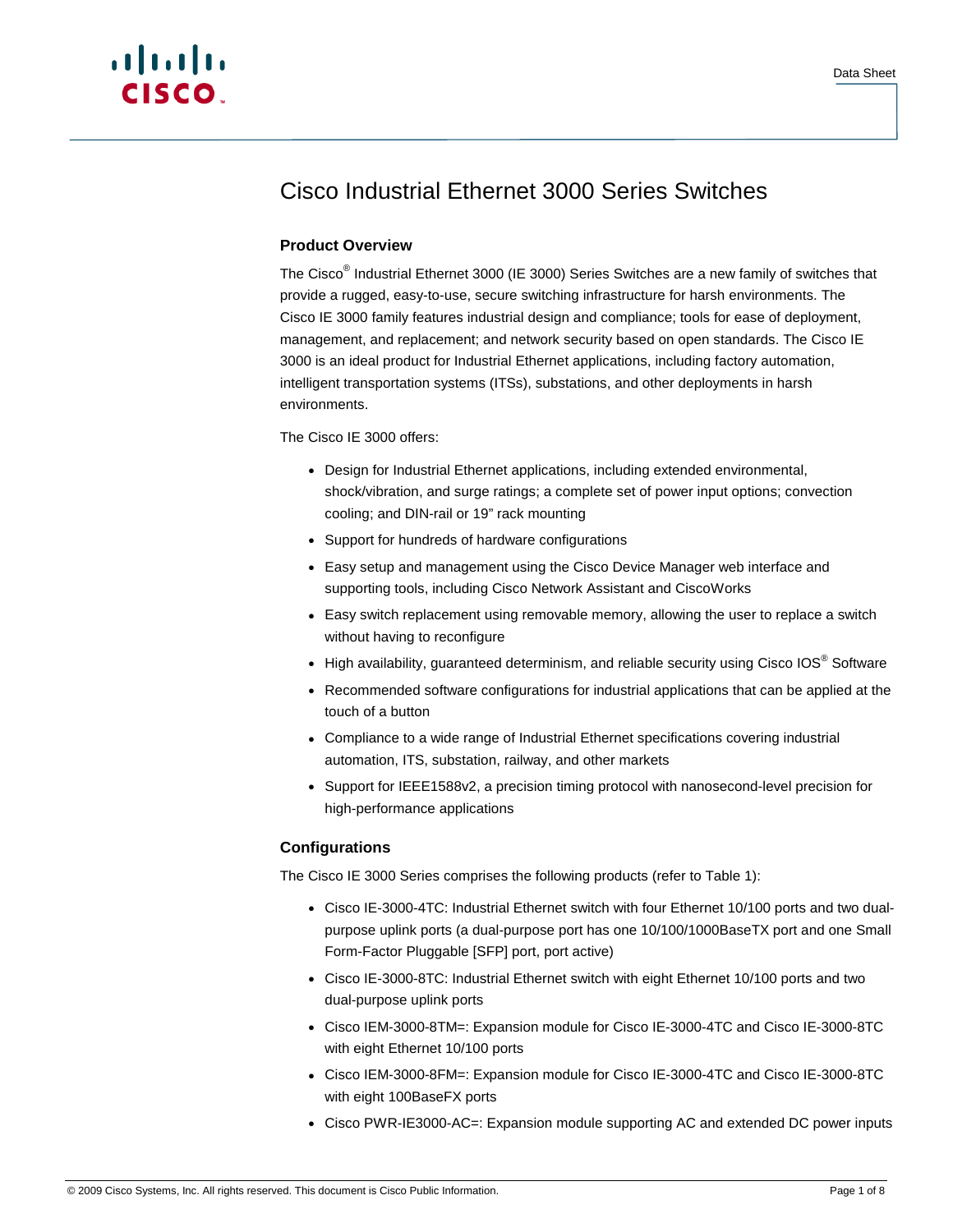# **Solution Specifications**



The Cisco IE 3000 Series software, based on Cisco IOS Software, is a rich suite of intelligent services, supporting high availability, quality of service (QoS), and security features. The SFPbased uplink ports accommodate a range of industrial-grade SFP transceivers, including 1000BASE-SX, 1000BASE-LX, 1000BASE-ZX, 100BASE-FX, and 100BASE-LX10.

| <b>Description</b>                             | <b>Specification</b>                                                                                                                                                                                                                                                                                                                                                      |
|------------------------------------------------|---------------------------------------------------------------------------------------------------------------------------------------------------------------------------------------------------------------------------------------------------------------------------------------------------------------------------------------------------------------------------|
| <b>Cisco IE-3000-4TC</b><br>D<br>O<br>П        | • 4 Ethernet 10/100 ports and 2 dual-purpose uplinks (each dual-purpose uplink port has one<br>10/100/1000 Ethernet port and one SFP-based Gigabit Ethernet port, one port active)<br>• Each switch supports two (2) Cisco IEM-3000-8TM= modules, one (1) Cisco IEM-3000-<br>8FM= module, or one (1) Cisco IEM-3000-8TM= module and one (1) Cisco IEM-3000-8FM=<br>module |
| <b>Cisco IE-3000-8TC</b>                       | • 8 Ethernet 10/100 ports and 2 dual-purpose uplinks (each dual-purpose uplink port has one<br>10/100/1000 Ethernet port and one SFP-based Gigabit Ethernet port, one port active)<br>• Each switch supports two (2) Cisco IEM-3000-8TM= modules, one (1) Cisco IEM-3000-<br>8FM= module, or one (1) Cisco IEM-3000-8TM= module and one (1) Cisco IEM-3000-8FM=<br>module |
| Cisco IEM-3000-8TM=<br>п                       | • Expansion Module for Cisco IE-3000-4TC and Cisco IE-3000-8TC Switches, 8 10/100 TX<br>ports                                                                                                                                                                                                                                                                             |
| Cisco IEM-3000-8FM=<br>日間<br>ia<br>B<br>B<br>R | • Expansion Module for Cisco IE-3000-4TC and Cisco IE-3000-8TC Switches, 8 100 FX ports                                                                                                                                                                                                                                                                                   |
| Cisco PWR-IE3000-AC=                           | • Expansion Power Module for Cisco IE-3000-4TC and Cisco IE-3000-8TC Switches,<br>supports 110/220VAC and 88-300VDC (base switches support 18VDC-60VDC)                                                                                                                                                                                                                   |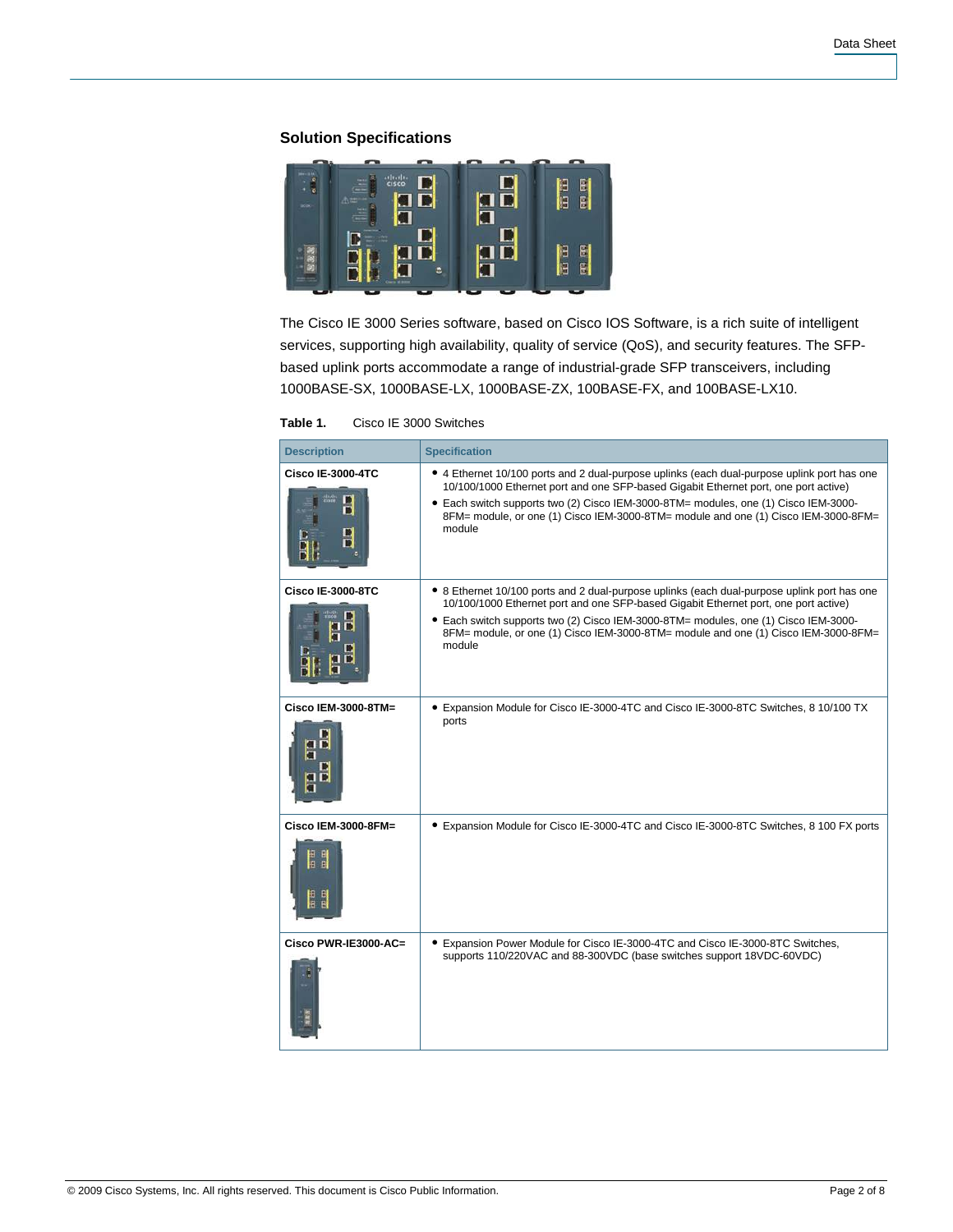#### **Industrial Ethernet Applications**

The new Cisco IE 3000 Series is an ideal product for a variety of Industrial Ethernet applications:

- **Industrial automation:** The Cisco IE 3000 is designed to support a wide array of Industrial Ethernet protocols for automation. The Cisco IE 3000 features a programmable logic controller (PLC) form-factor design with extended environmental ratings, convection cooling, DIN-rail mounting, redundant 24VDC power input, alarm relays, and surge/noise immunity. The Cisco IE 3000 software and configuration tools allow for easy setup, optimized for Industrial Ethernet applications (for example, Ethernet/IP). Multicast control, traffic prioritization, and security features are specified in default templates recommended for these protocols.
- **ITS:** The Cisco IE 3000 supports ITS and other applications for outdoor video and traffic or transportation systems control. The switch supports compliance to NEMA TS-2, a variety of gigabit fiber uplinks, and AC and DC power input options, while the Cisco IOS Software supports critical ITS features, including virtual LAN (VLAN), QoS, Internet Group Management Protocol (IGMP) snooping, and security access control lists (ACLs).
- **Substations:** The Cisco IE 3000 is fully compliant to substation automation specifications, including IEC61850 and IEEE1613. The switch supports high-speed ring recovery; fiber access and uplink ports; and AC, 48VDC, and a variety of power input options for the substation environments with the PWR-IE3000-AC=.
- **Other applications:** The Cisco IE 3000 can be deployed in railway, military, Metro Ethernet, and other applications requiring unique environmental, form factor, or power inputs in harsh environments.

Table 2 gives the features and benefits of the Cisco IE 3000 Series. Table 3 gives the hardware specifications, and Table 4 gives the power specifications. Table 5 lists the management and standards support, and Table 6 provides the safety and compliance information.

| <b>Category</b>                         | <b>Feature/Benefit</b>                                                                                                                                                                   |
|-----------------------------------------|------------------------------------------------------------------------------------------------------------------------------------------------------------------------------------------|
| Designed for<br>industrial applications | • Extended temperature, vibration, shock and surge, and noise immunity ratings comply to<br>specifications for automation, ITS, and substation environments.                             |
|                                         | • Compact, PLC-style form factor is ideal for deployment in industrial environments.                                                                                                     |
|                                         | • DIN-rail, wall, and 19" rack mount options allow for deployments in a variety of control systems.                                                                                      |
|                                         | • Variety of power input options covers a wide range of power requirements for Industrial Ethernet<br>applications.                                                                      |
|                                         | • Up to 300 deployment configurations, supporting a range of access port densities, copper and<br>fiber uplinks, fiber access ports, and power input, deliver flexibility in deployment. |
|                                         | • Support for SFP modules provides uplink connectivity supporting 100BASE-LX, 100BASE-FX,<br>1000BASE-SX, 1000BASE-LX, and 1000BASE-ZX options.                                          |
|                                         | • Alarm relay contacts can be used for an external alert system.                                                                                                                         |

**Table 2.** Features and Benefits of Cisco IE 3000 Series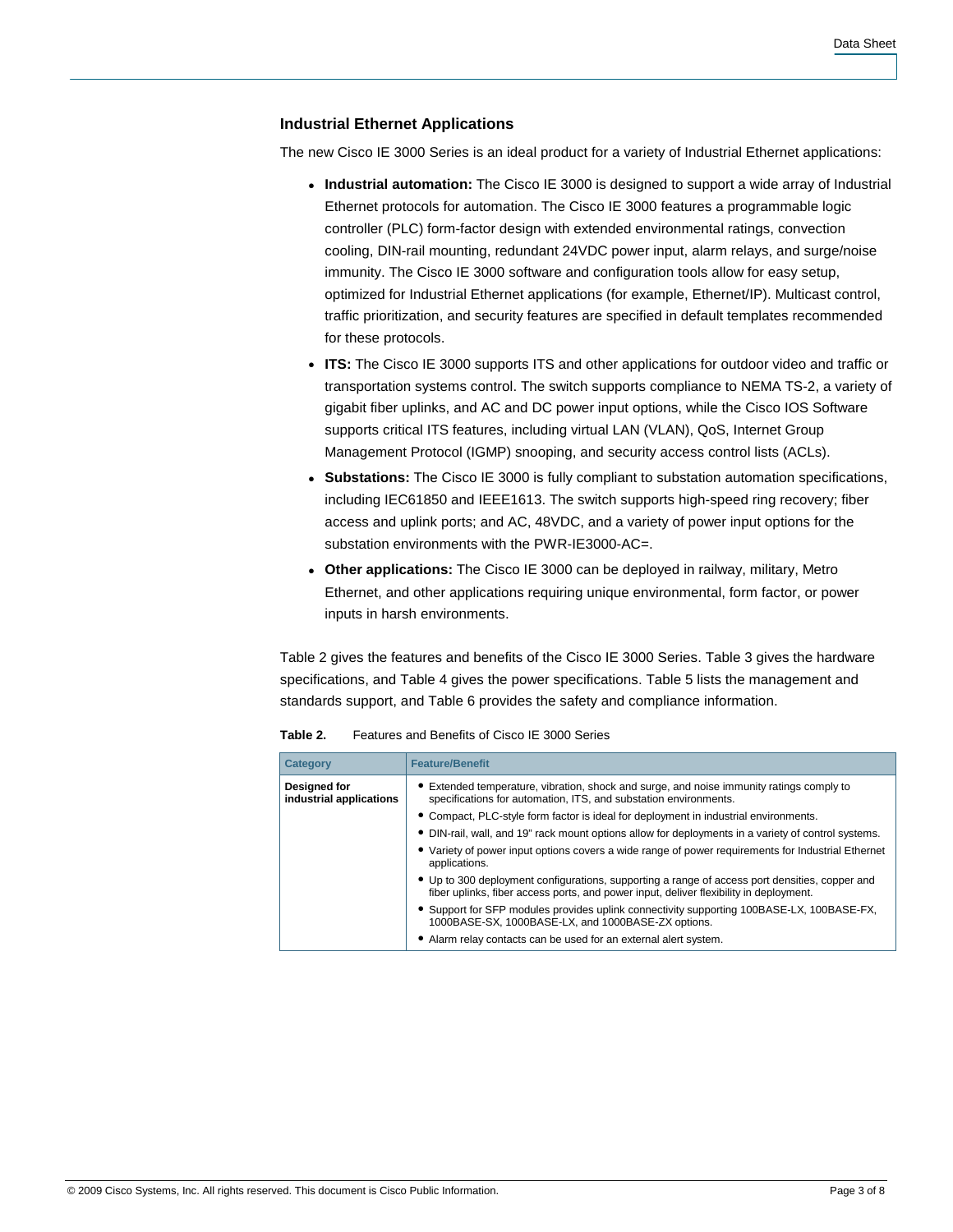| <b>Category</b>                        | <b>Feature/Benefit</b>                                                                                                                                                                                                                                                                                                                                                                                                                                                                                                                                                                                                                                       |
|----------------------------------------|--------------------------------------------------------------------------------------------------------------------------------------------------------------------------------------------------------------------------------------------------------------------------------------------------------------------------------------------------------------------------------------------------------------------------------------------------------------------------------------------------------------------------------------------------------------------------------------------------------------------------------------------------------------|
| Ease of deployment,<br>management, and | • Cisco Express Setup simplifies initial configuration with a web browser, eliminating the need for<br>more complex terminal emulation programs.                                                                                                                                                                                                                                                                                                                                                                                                                                                                                                             |
| replacement                            | • Cisco Smartports templates provide the option to apply a default global or interface-level macro<br>with a recommended configuration, allowing the user to easily set up the switch in a configuration<br>optimized for the specific application.                                                                                                                                                                                                                                                                                                                                                                                                          |
|                                        | • Smartports templates for Ethernet/IP provide an optimized setup for these Industrial Ethernet<br>protocols at the touch of a button.                                                                                                                                                                                                                                                                                                                                                                                                                                                                                                                       |
|                                        | • Swappable Flash memory is ideal for quick and easy switch replacement. Memory can be moved<br>from one switch to another, so a switch can be replaced without the need to reconfigure software<br>features.                                                                                                                                                                                                                                                                                                                                                                                                                                                |
|                                        | • The Common Industrial Protocol (CIP) management objects are supported, including a custom<br>profile for primary Ethernet switch features. The Cisco IE 3000 can be managed by CIP-based<br>management tools, allowing the user to manage an entire industrial automation system with one<br>tool.                                                                                                                                                                                                                                                                                                                                                         |
|                                        | • Simple Network Management Protocol (SNMP) (v1/v2/v3) support allows for management using<br>traditional IT-based management tools including CiscoWorks.                                                                                                                                                                                                                                                                                                                                                                                                                                                                                                    |
|                                        | • Cisco Network Assistant is a no-charge, Windows-based application that simplifies the<br>administration of networks of up to 250 users. It supports the Cisco IE 3000 and a wide range of<br>Cisco Catalyst <sup>®</sup> intelligent switches. With Cisco Network Assistant, users can manage Cisco<br>Catalyst switches and launch the device managers of Cisco integrated services routers and<br>Cisco Aironet <sup>®</sup> WLAN access points. Configuration wizards need just a few user inputs to<br>automatically configure the switch to optimally handle different types of traffic: control, voice,<br>video, multicast, and high-priority data. |
| Availability and                       | • Virtual LANs (VLANs) allow for logical segmentation for a network for optimal use of bandwidth.                                                                                                                                                                                                                                                                                                                                                                                                                                                                                                                                                            |
| scalability                            | • QoS classifies and prioritizes data, quaranteeing determinism for mission-critical data.                                                                                                                                                                                                                                                                                                                                                                                                                                                                                                                                                                   |
|                                        | • IGMPv3 snooping provides fast client joins and leaves of multicast streams and limits bandwidth-<br>intensive traffic to only the requestors. An additional querier allows this operation in a Layer 2<br>only environment.                                                                                                                                                                                                                                                                                                                                                                                                                                |
|                                        | • IGMP filtering provides multicast authentication by filtering out no subscribers and limits the<br>number of concurrent multicast streams available per port.                                                                                                                                                                                                                                                                                                                                                                                                                                                                                              |
|                                        | • Per-port broadcast, multicast, and unicast storm control prevents faulty end stations from<br>degrading overall systems performance.                                                                                                                                                                                                                                                                                                                                                                                                                                                                                                                       |
|                                        | • IEEE 802.1d Spanning Tree Protocol support for redundant backbone connections and loop-free<br>networks simplifies network configuration and improves fault tolerance.                                                                                                                                                                                                                                                                                                                                                                                                                                                                                     |
| <b>Security</b>                        | • IEEE 802.1x with VLAN assignment, guest VLAN, and voice VLAN allows dynamic port-based<br>security, providing user authentication.                                                                                                                                                                                                                                                                                                                                                                                                                                                                                                                         |
|                                        | • Port-based ACLs for Layer 2 interfaces allow application of security policies on individual switch<br>ports.                                                                                                                                                                                                                                                                                                                                                                                                                                                                                                                                               |
|                                        | • MAC address filtering prevents the forwarding of any type of packet with a matching MAC<br>address.                                                                                                                                                                                                                                                                                                                                                                                                                                                                                                                                                        |
|                                        | • Secure Shell (SSH) Protocol v2 and SNMPv3 provide network security by encrypting<br>administrator traffic during Telnet and SNMP sessions. SSHv2 and the cryptographic version of<br>SNMPv3 require a special cryptographic software image because of U.S. export restrictions.                                                                                                                                                                                                                                                                                                                                                                            |
|                                        | • TACACS+ and RADIUS authentication enable centralized control of the switch and restrict<br>unauthorized users from altering the configuration.                                                                                                                                                                                                                                                                                                                                                                                                                                                                                                             |
|                                        | • MAC address notification allows administrators to be notified of users added to or removed from<br>the network.                                                                                                                                                                                                                                                                                                                                                                                                                                                                                                                                            |
|                                        | • Dynamic Host Configuration Protocol (DHCP) snooping allows administrators to help ensure<br>consistent mapping of IP to MAC addresses. This can be used to prevent attacks that attempt to<br>poison the DHCP binding database and to rate limit the amount of DHCP traffic that enters a<br>switch port.                                                                                                                                                                                                                                                                                                                                                  |
|                                        | . DHCP Interface Tracker (Option 82) augments a host IP address request with the switch port ID.                                                                                                                                                                                                                                                                                                                                                                                                                                                                                                                                                             |
|                                        | • Port security secures the access to an access or trunk port based on MAC address.                                                                                                                                                                                                                                                                                                                                                                                                                                                                                                                                                                          |
|                                        | • After a specific time frame, the aging feature removes the MAC address from the switch to allow<br>another device to connect to the same port.                                                                                                                                                                                                                                                                                                                                                                                                                                                                                                             |
|                                        | • Trusted Boundary provides the ability to trust the QoS priority settings if an IP phone is present<br>and to disable the trust setting if the IP phone is removed, thereby preventing a malicious user<br>from overriding prioritization policies in the network.                                                                                                                                                                                                                                                                                                                                                                                          |
|                                        | • Up to 512 ACLs are supported, with two profiles: Security (384 Security ACL entries and 128<br>QoS policies) and QoS (128 Security ACL entries and 384 QoS polices).                                                                                                                                                                                                                                                                                                                                                                                                                                                                                       |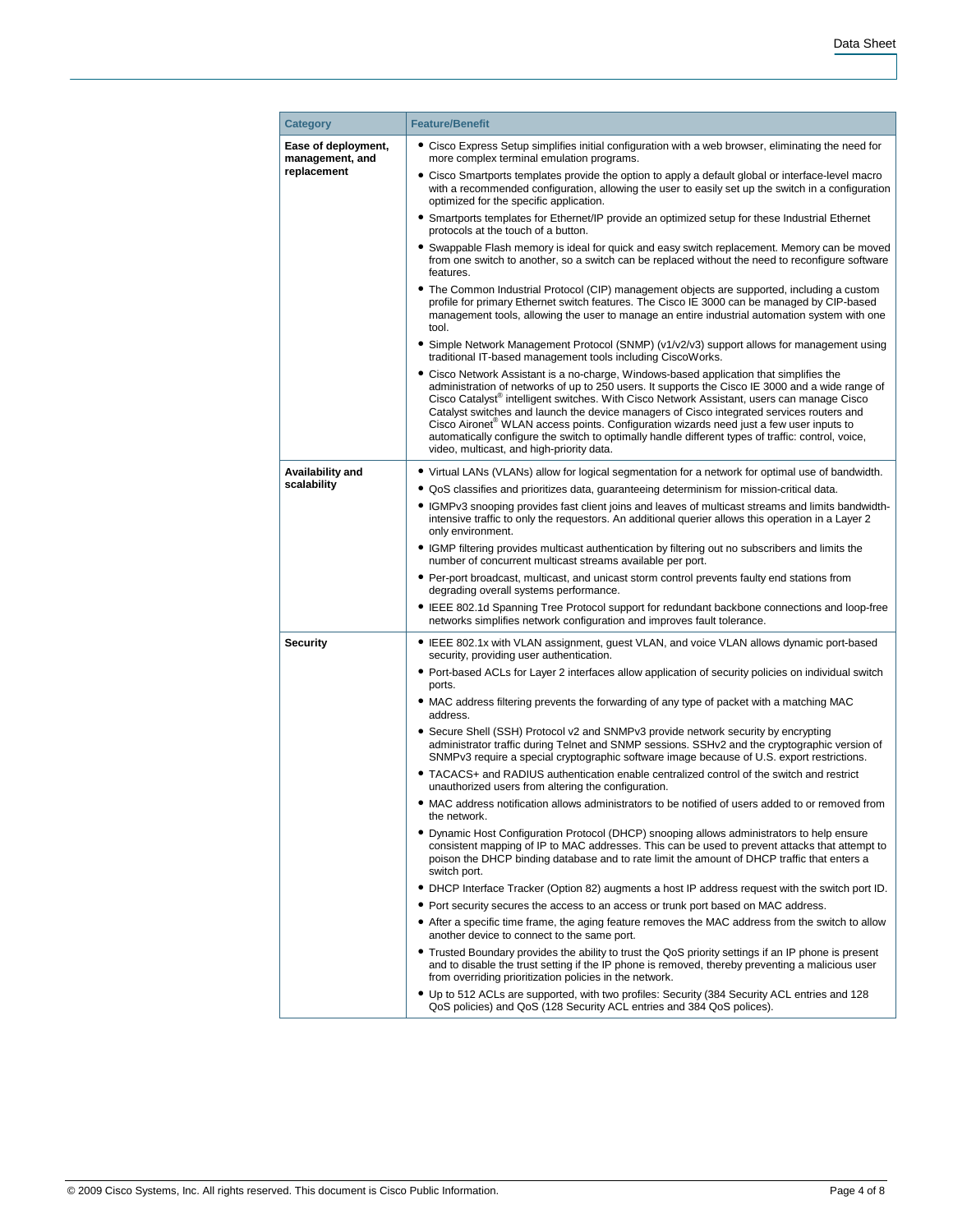| <b>Description</b>                           | <b>Specification</b>                                                                                                                                                                                                                                                                                                                                                                                                                                               |
|----------------------------------------------|--------------------------------------------------------------------------------------------------------------------------------------------------------------------------------------------------------------------------------------------------------------------------------------------------------------------------------------------------------------------------------------------------------------------------------------------------------------------|
| Performance                                  | • Wire-speed switching<br>$\bullet$ 128 MB DRAM<br>• 64 MB Compact Flash memory<br>• Configurable up to 8000 MAC addresses<br>• Configurable up to 255 IGMP groups<br>• Configurable maximum transmission unit (MTU) of up to 9000 bytes, with a maximum Ethernet<br>frame size of 9018 bytes (jumbo frames) for bridging on Gigabit Ethernet ports, and up to 1998<br>bytes for bridging of Multiprotocol Label Switching (MPLS) tagged frames on both 10/100 and |
| <b>Connectors and</b><br>cabling             | 10/100/1000 ports<br>• 10BASE-T ports: RJ-45 connectors, two-pair Category 3, 4, or 5 unshielded twisted-pair (UTP)<br>cabling<br>• 100BASE-TX ports: RJ-45 connectors, two-pair Category 5 UTP cabling<br>• 1000BASE-T ports: RJ-45 connectors, four-pair Category 5 UTP cabling<br>• 1000BASE-SX, -LX/LH, -ZX SFP-based ports: LC fiber connectors (single/multimode fiber)<br>• 100BASE-LX10, -FX: LC fiber connectors (single/multimode fiber)                 |
| <b>Indicators</b>                            | • Per-port status LED: Link integrity, disabled, activity, speed, full-duplex indications<br>• System-status LED: System, link status, link duplex, link speed, indications                                                                                                                                                                                                                                                                                        |
| <b>Dimensions</b><br>$(H \times W \times D)$ | • Cisco IE-3000-4TC: 6.0"W x 5.8"H x 4.4"D (152mm H x 147mm W x 112mm D)<br>● Cisco IE-3000-8TC: 6.0"W x 5.8"H x 4.4"D (152mm H x 147mm W x 112mm D)<br>● Cisco IEM-3000-8TM=: 3.5"W x 5.8"H x 4.4"D (89mm H x 147mm W x 112mm D)<br>● Cisco IEM-3000-8FM=: 3.5"W x 5.8"H x 4.4"D (89mm H x 147mm W x 112mm D)<br>● Cisco PWR-IE3000-AC=: 2.0"W x 5.8"H x 4.4"D (51 mm H x 147mm W x 112mm D)                                                                      |
| Weight                                       | Cisco IE-3000-4TC: 4.4 lb (2.0 kg)<br>• Cisco IE-3000-8TC: 4.4 lb $(2.0 \text{ kg})$<br>● Cisco IEM-3000-8TM=: 2.2 lb (1.0 kg)<br>● Cisco IEM-3000-8FM=: 3.2 lb (1.45 kg)<br>• Cisco PWR-IE3000-AC=:: 1.4 lb (0.65 kg)                                                                                                                                                                                                                                             |
| <b>Environmental ranges</b>                  | • Operating temperature: -40 to 167°F (-40 to 75°C)<br>• Storage temperature: -13 to 185°F (-25 to 85°C)<br>• Operating relative humidity: 10 to 95% (condensing)<br>• Operating altitude: Up to 10,000 ft (3049m)<br>• Storage altitude: Up to 15,000 ft (4573m)                                                                                                                                                                                                  |
| Mean time between<br>failure (MTBF)          | Cisco IE-3000-4TC: 363,942<br>Cisco IE-3000-8TC: 329,451<br>Cisco IEM-3000-8TM=: 926,999<br>Cisco IEM-3000-8FM=: 264,689<br>● Cisco PWR-IE3000-AC=: 1,662,359                                                                                                                                                                                                                                                                                                      |

**Table 3.** Cisco IE 3000 Series Switch Hardware

**Table 4.** Power Specifications for Cisco IE300 Series Switch

| <b>Description</b>                      | <b>Specification</b>                                                                                                                            |  |
|-----------------------------------------|-------------------------------------------------------------------------------------------------------------------------------------------------|--|
| <b>Maximum power consumption</b>        | $\bullet$ 15.1W (IE-3000-4TC)<br>• 15.7W (IE-3000-8TC)<br>• 2.8W (IEM-3000-8TM=)<br>• $10.1W$ (IEM-3000-8FM=)                                   |  |
| Input voltage and currents<br>supported | • 18-60VDC, (Cisco IE-3000-4TC and Cisco IE-3000-8TC)<br>• 85-265VAC/88-300VDC, 1.3-0.8A, 50-60 Hz (with addition of Cisco PWR-IE3000-<br>$AC=$ |  |
| Power rating                            | ● Cisco IE-3000-4TC: .05KVA<br>$\bullet$ Cisco IE-3000-8TC: .05KVA                                                                              |  |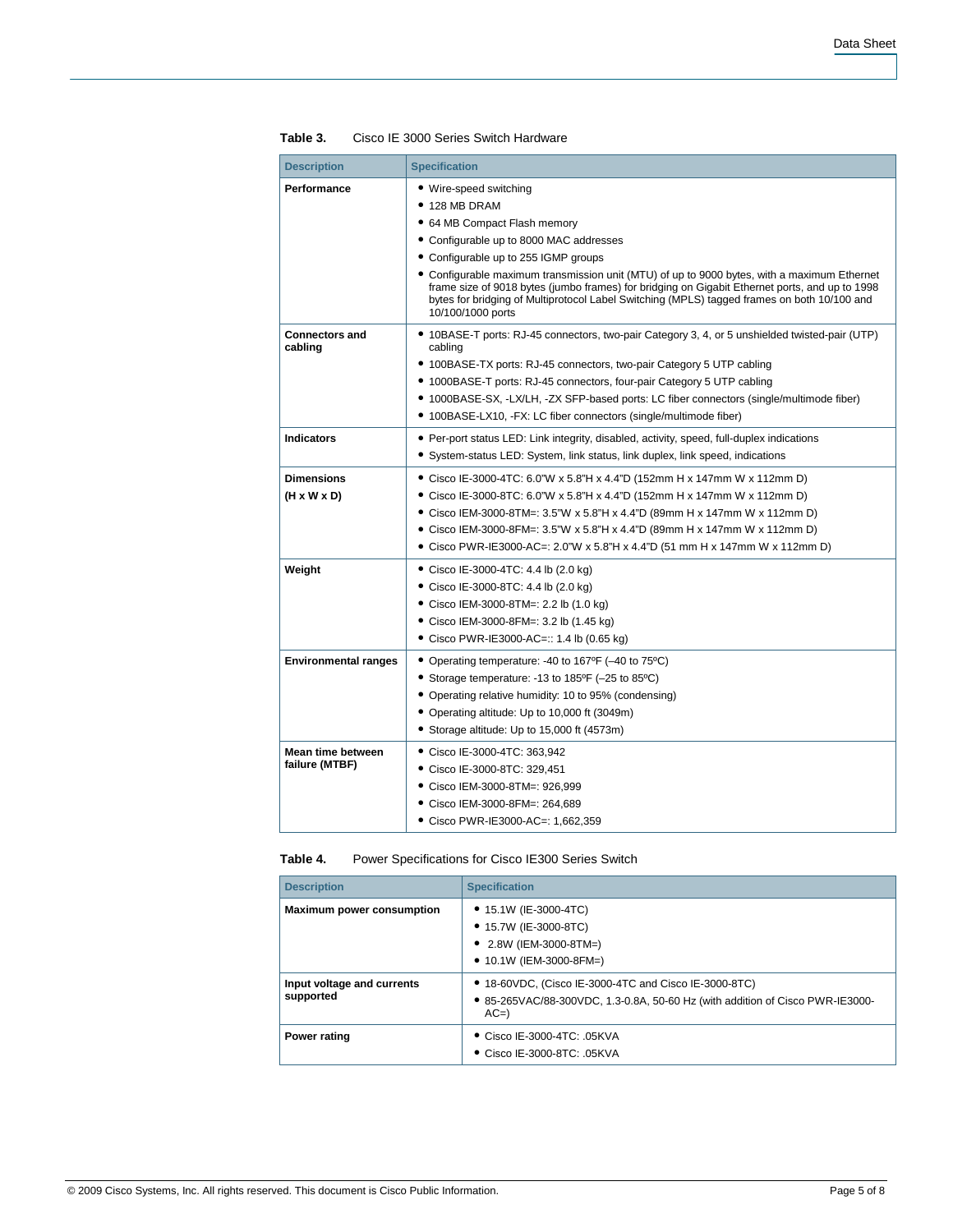| <b>Description</b> | <b>Specification</b>                                                                                                                                                                                |                                                                                                                                                                                                     |
|--------------------|-----------------------------------------------------------------------------------------------------------------------------------------------------------------------------------------------------|-----------------------------------------------------------------------------------------------------------------------------------------------------------------------------------------------------|
| <b>Standards</b>   | $\bullet$ 100BASE-X (SFP)<br>$\bullet$ 1000BASE-X (SFP)<br>$\bullet$ 1000BASE-SX<br>$\bullet$ 1000BASE-LX/LH<br>$\bullet$ 1000BASE-ZX<br>• RMON I and II standards<br>• SNMPv1, SNMPv2c, and SNMPv3 | $\bullet$ 100BASE-X (SFP)<br>$\bullet$ 1000BASE-X (SFP)<br>$\bullet$ 1000BASE-SX<br>$\bullet$ 1000BASE-LX/LH<br>$\bullet$ 1000BASE-ZX<br>• RMON I and II standards<br>• SNMPv1, SNMPv2c, and SNMPv3 |

| Table 5. |  |  | Management and Standards Support for Cisco IE 3000 Series Switch |
|----------|--|--|------------------------------------------------------------------|
|----------|--|--|------------------------------------------------------------------|

### **Table 6.** Compliance Specifications

| <b>Description</b>                                     | <b>Specification</b>                                                                                                                                                                  |
|--------------------------------------------------------|---------------------------------------------------------------------------------------------------------------------------------------------------------------------------------------|
| <b>Standard safety certifications</b>                  | • UL to UL 60950-1<br>• cUL to CAN/CSA C22.2 No. 60950-1<br>• TUV/GS to EN 60950-1<br>• CB to IEC 60950-1 with all country deviations<br>• NOM (through partners)<br>• CE Marking     |
| Industrial safety certifications                       | $\bullet$ UL 508<br>• CSA C22.2 No. 142                                                                                                                                               |
| <b>Mechanical stability</b>                            | • Shock-20g (operational), 30g (nonoperational)                                                                                                                                       |
| <b>EMC</b> interface immunity                          | • IEC61000-4-2 [Criteria A-Class 2]<br>• IEC61000-4-3/ENV50204 [Criteria A]<br>• IEC61000-4-4 [Criteria A / Criteria B]<br>• IEC61000-4-5 [Criteria B]<br>• IEC61000-4-6 [Criteria A] |
| Standard electromagnetic<br>emissions certifications   | • FCC Part 15 Class A<br>• EN 55022: 1998 (CISPR22)<br>• EN 55024: 1998 (CISPR24)<br>• VCCI Class A<br>• AS/NZS 3548 Class A<br>$\bullet$ CE<br>• CNS 13438 Class A<br>$\bullet$ MIC  |
| Industrial electromagnetic<br>emissions certifications | • EN 50081-2<br>• EN 50082-2<br>• EN 61131-2<br>• EN 61326-1<br>• CISPR11<br>• IEC 60533                                                                                              |
| Industry specifications                                | • IEC 61850-3 (Substations)<br>• IEEE1613 (Substations)<br>• NEMA TS-2 (ITSs)<br>· EN50155 (Railway)<br>• ODVA Common Industrial Protocol<br>• IEEE 1588v2                            |
| <b>Hazardous locations</b>                             | • UL 1602 Class 1, Div 2 A-D<br>• CSA 22.2 / 213 Class 1, Div 2 A-D<br>• IEC 60079-15<br>• EN 50021 - Class 1, Zone 2                                                                 |
| <b>Telco</b>                                           | Common Language Equipment Identifier (CLEI) code                                                                                                                                      |
| Warranty                                               | One year limited warranty                                                                                                                                                             |

# **Service and Support**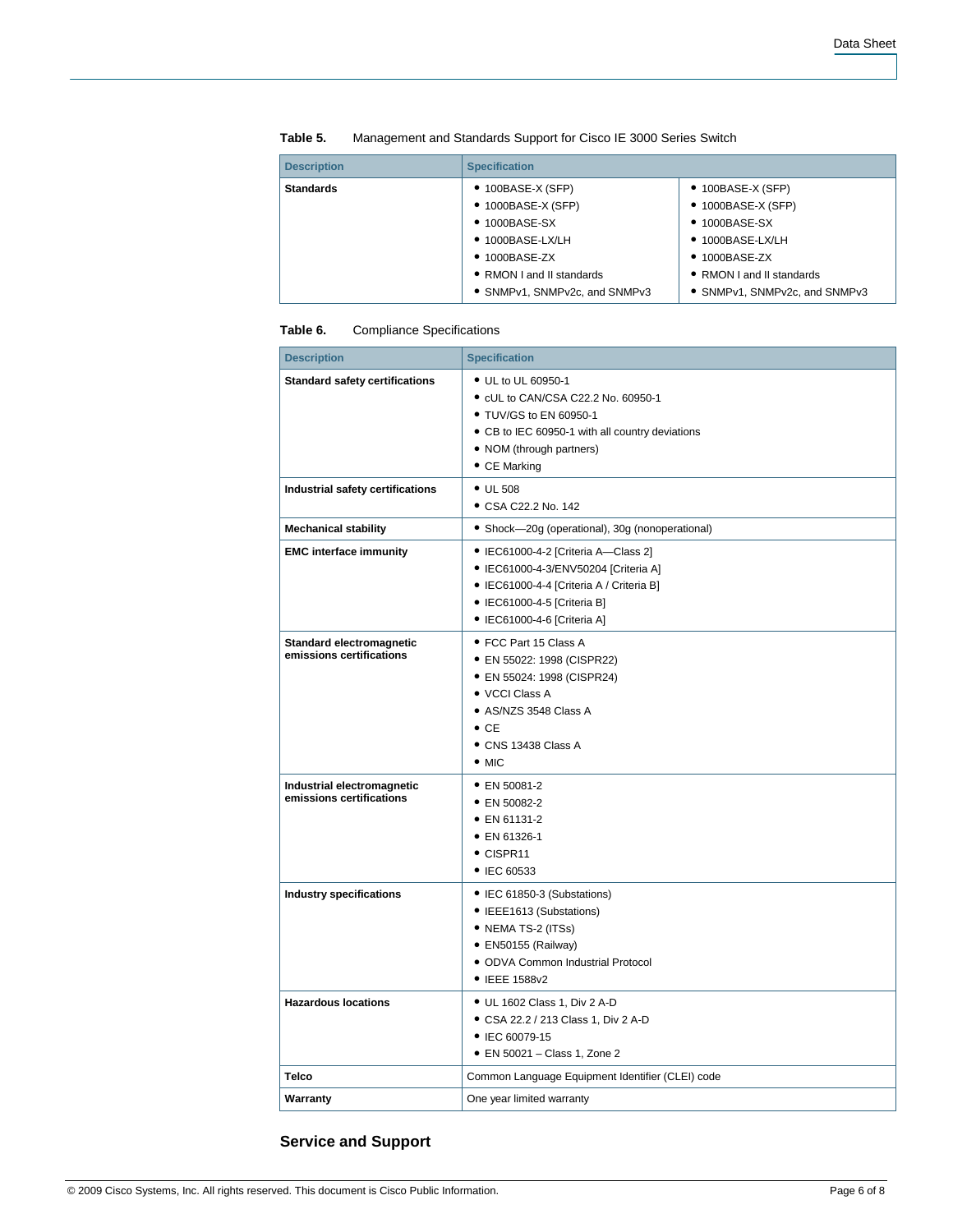Cisco is committed to minimizing total cost of ownership (TCO). The company offers a portfolio of technical support services to help ensure that its products operate efficiently, remain highly available, and benefit from the most up-to-date system software. The services and support programs described in Table 7 are available as part of the Cisco Desktop Switching Service and Support solution and are available directly from Cisco and through resellers.

**Table 7.** Cisco Services and Support Programs

| <b>Service and Support</b>                                                                                                                                                                                                                                                                                                                               | <b>Features</b>                                                                                                                                                                                                                                                                                                                                                                                                                  | <b>Benefits</b>                                                                                                                                                                                                                                                      |
|----------------------------------------------------------------------------------------------------------------------------------------------------------------------------------------------------------------------------------------------------------------------------------------------------------------------------------------------------------|----------------------------------------------------------------------------------------------------------------------------------------------------------------------------------------------------------------------------------------------------------------------------------------------------------------------------------------------------------------------------------------------------------------------------------|----------------------------------------------------------------------------------------------------------------------------------------------------------------------------------------------------------------------------------------------------------------------|
| <b>Advanced Services</b>                                                                                                                                                                                                                                                                                                                                 |                                                                                                                                                                                                                                                                                                                                                                                                                                  |                                                                                                                                                                                                                                                                      |
| • Cisco Total Implementation<br>Solutions (TIS), available direct<br>from Cisco<br>• Cisco Packaged TIS, available<br>through resellers<br>• Cisco SMARTnet <sup>®</sup> and SMARTnet<br>Onsite support, available direct<br>from Cisco<br>• Cisco Packaged SMARTnet<br>support program, available<br>through resellers<br>• Cisco SMB Support Assistant | • Project management<br>• Site survey, configuration, and<br>deployment<br>• Installation, text, and cutover<br>$\bullet$ Training<br>• Major moves, adds, and changes<br>• Design review and product staging<br>• Access to software updates 24 hours<br>• Web access to technical repositories<br>• Telephone support through the Cisco<br><b>Technical Assistance Center (TAC)</b><br>• Advance replacement of hardware parts | • Supplements existing staff<br>• Helps ensure that functions meet<br>needs<br>• Mitigates risk<br>• Helps enable proactive or<br>expedited issue resolution<br>• Lowers TCO by taking advantage<br>of Cisco expertise and knowledge<br>• Minimizes network downtime |

### **Ordering Information**

Table 8 gives ordering information for the Cisco IE 3000 Series.

**Table 8.** Ordering Information for Cisco IE 3000 Series

| <b>Part Numbers</b>   | <b>Description</b>                                                                                                                                                                                           |
|-----------------------|--------------------------------------------------------------------------------------------------------------------------------------------------------------------------------------------------------------|
| IE-3000-4TC           | • Industrial Ethernet switch                                                                                                                                                                                 |
|                       | • 4 Ethernet 10/100 ports and 2 dual-purpose uplinks (each dual-purpose uplink port has one<br>10/100/1000 Ethernet port and one SFP-based Gigabit Ethernet port, one port active)                           |
|                       | • Each switch supports two (2) Cisco modules, one (1) Cisco IEM-3000-8FM= module, or one (1)<br>Cisco IEM-3000-8TM= module and one (1) Cisco IEM-3000-8FM= module                                            |
|                       | • IE Base image Installed                                                                                                                                                                                    |
| IE-3000-8TC           | • Industrial Ethernet switch                                                                                                                                                                                 |
|                       | • 8 Ethernet 10/100 ports and 2 dual-purpose uplinks (each dual-purpose uplink port has one<br>10/100/1000 Ethernet port and one SFP-based Gigabit Ethernet port, one port active)                           |
|                       | • Each switch supports two (2) Cisco IEM-3000-8TM= modules, one (1) Cisco IEM-3000-8FM=<br>module, or one (1) Cisco IEM-3000-8TM= module and one (1) Cisco IEM-3000-8FM= module<br>• IE Base image Installed |
| IEM-3000-8TM=         | • Expansion module for Cisco IE-3000-4TC and Cisco IE-3000-8TC Switches                                                                                                                                      |
|                       | • 8 10/100 TX ports                                                                                                                                                                                          |
| IEM-3000-8FM=         | • Expansion module for Cisco IE-3000-4TC and Cisco IE-3000-8TC Switches                                                                                                                                      |
|                       | $\bullet$ 8 100 FX ports                                                                                                                                                                                     |
| <b>PWR-IE3000-AC=</b> | • Expansion power module for Cisco IE-3000-4TC and Cisco IE-3000-8TC Switches                                                                                                                                |
|                       | • Supports 110/220VAC and 90-300VDC (base switches support 18VDC-60VDC)                                                                                                                                      |
| $GLC-LX-SM-RGD=$      | Gigabit Ethernet SFP, LC connector, LH (1Gps single mode) transceiver                                                                                                                                        |
| GLC-SX-MM-RGD=        | Gigabit Ethernet SFP, LC connector, SX (1Gps multimode) transceiver                                                                                                                                          |
| $GLC-ZX-SM-RGD=$      | Gigabit Ethernet SFP, LC connector, ZX (1Gpbs single mode, 70km) transceiver                                                                                                                                 |
| $GLC$ -FE-100FX-RGD=  | Fast Ethernet SFP, LC connector, FX (100Mb/s multimode) transceiver                                                                                                                                          |
| $GLC$ -FE-100LX-RGD=  | Fast Ethernet SFP, LC connector, LX (100Mb/s single mode) transceiver                                                                                                                                        |
| CAB-SM-LCSC-1M        | 1m-fiber single-mode LC-to-SC connectors                                                                                                                                                                     |
| CAB-SM-LCSC-5M        | 5m-fiber single-mode LC-to-SC connectors                                                                                                                                                                     |
| CF-IE3000=            | IE 3000 Compact Flash                                                                                                                                                                                        |